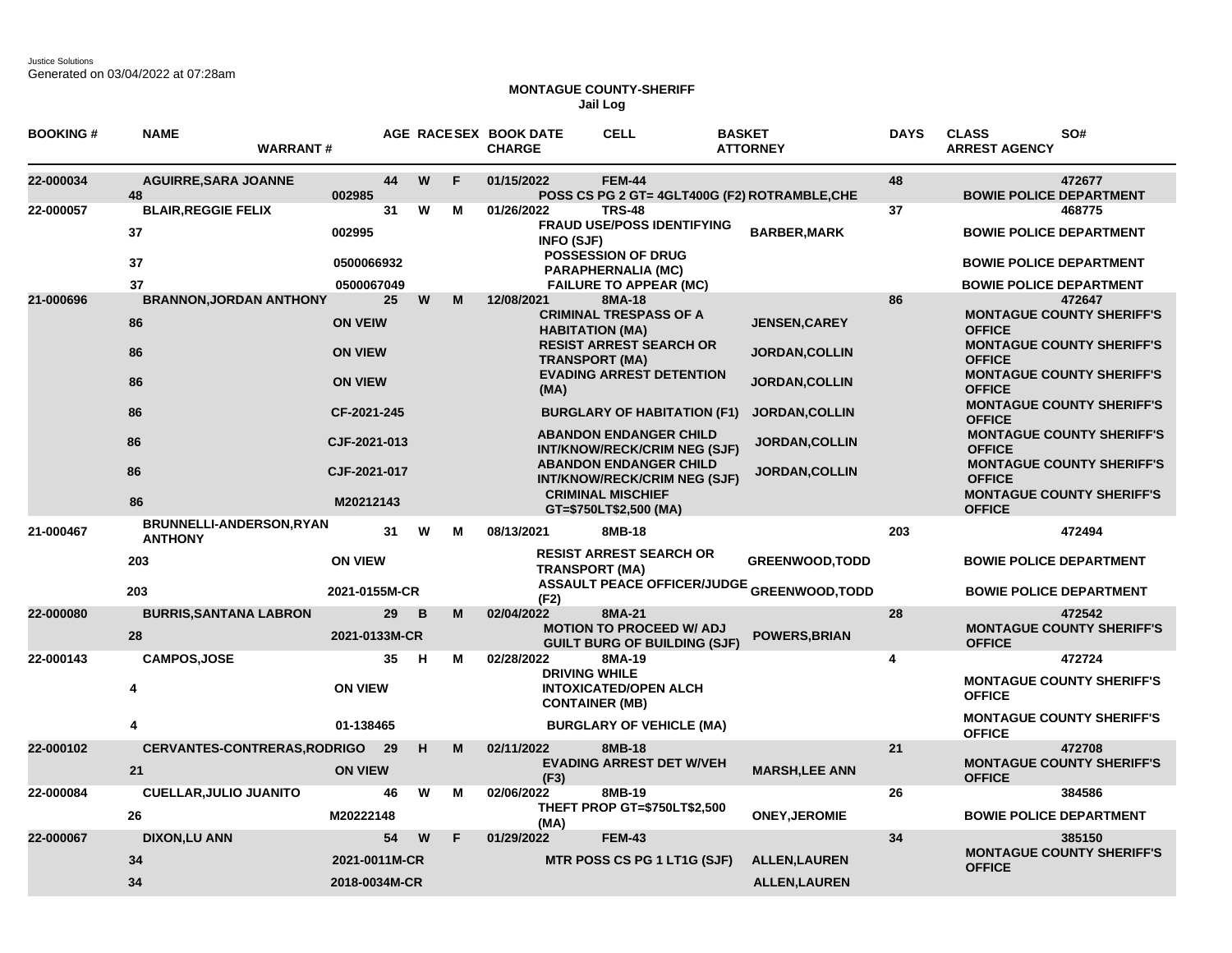|           |                                            |                                                          |   |    | <b>MTR POSS CS PG 1 GT=1GLT4G</b><br>(F3)                                                             |                                      |                         | <b>MONTAGUE COUNTY SHERIFF'S</b><br><b>OFFICE</b>                                                            |
|-----------|--------------------------------------------|----------------------------------------------------------|---|----|-------------------------------------------------------------------------------------------------------|--------------------------------------|-------------------------|--------------------------------------------------------------------------------------------------------------|
| 22-000153 | <b>DUKE, ANGELA GAY</b>                    | 51                                                       | W | F. | 03/02/2022<br><b>FEM-44</b>                                                                           |                                      | $\mathbf{2}$            | 385264                                                                                                       |
|           | $\mathbf{2}$                               | 2010-0210M-CR2                                           |   |    | 7 DAYS COUNTY JAIL - POSS<br><b>TRANSPORT CHEMICAL W/INT</b><br><b>MAN CS PG 1/1A (F2)</b>            |                                      |                         | <b>MONTAGUE COUNTY SHERIFF'S</b><br><b>OFFICE</b>                                                            |
| 21-000738 | <b>EDGINTON, BRUCE CHARLES</b><br>68<br>68 | 31<br><b>ON VIEW</b><br><b>ON VIEW</b>                   | W | M  | 12/26/2021<br>8MA-18<br>POSS MARIJ LT2OZ (MB)<br>POSS CS PG 1 GT=4GLT200G (F2) POWERS, BRIAN          |                                      | 68                      | 472662<br><b>SAINT JO POLICE DEPARTMENT</b><br><b>SAINT JO POLICE DEPARTMENT</b>                             |
| 22-000096 | <b>ESTRELLA, ERIK</b><br>23<br>23<br>23    | 27<br><b>ON VEIW</b><br><b>ON VIEW</b><br><b>ON VIEW</b> | н | М  | 02/09/2022<br>8MA-18<br>POSS OF DRUG PARA (MC)<br>POSS CS PG 1 LT1G (SJF)<br>POSS CS PG 2 LT 1G (SJF) | <b>COLE, TIM</b><br><b>COLE, TIM</b> | 23                      | 472705<br><b>BOWIE POLICE DEPARTMENT</b><br><b>BOWIE POLICE DEPARTMENT</b><br><b>BOWIE POLICE DEPARTMENT</b> |
| 22-000130 | <b>GANN, ALLEN DALE</b><br>10              | 63<br>12092021-02788931                                  | W | M  | 02/22/2022<br>8MB-19<br><b>PAROLE VIOLATION (SJF)</b>                                                 |                                      | 10                      | 386017<br><b>BOWIE POLICE DEPARTMENT</b>                                                                     |
| 22-000131 | <b>HALL, CAMERON CLAY</b>                  | 30                                                       | W | м  | 02/22/2022<br>8MA-21                                                                                  |                                      | 10                      | 451917                                                                                                       |
|           | 10                                         | 2019-0071M-CR                                            |   |    | <b>BURGLARY OF HABITATION (F2)</b>                                                                    |                                      |                         | <b>MONTAGUE COUNTY SHERIFF'S</b><br><b>OFFICE</b>                                                            |
| 21-000295 | HERNANDEZ, OSCAR ALFREDO                   | 26                                                       | H | M  | 05/21/2021<br>$1M-47$<br><b>SOB - SEXUAL ASSAULT IN</b>                                               |                                      | 287                     | 469754                                                                                                       |
|           | 287                                        | F2021568                                                 |   |    | <b>DISASTER AREA (F1)</b>                                                                             | <b>ODOM,LANHON</b>                   |                         | <b>TEXAS DEPARTMENT OF PUBLIC</b><br><b>SAF</b>                                                              |
|           | 287                                        | PRL2105000127                                            |   |    | <b>ICE HOLD ()</b>                                                                                    | <b>ODOM,LANHON</b>                   |                         | <b>TEXAS DEPARTMENT OF PUBLIC</b><br><b>SAF</b>                                                              |
| 22-000139 | <b>HILL, DAQUADREY KEYTON</b>              | 23                                                       | B | м  | 8MA-19<br>02/27/2022                                                                                  |                                      | 5                       | 472722<br><b>MONTAGUE COUNTY SHERIFF'S</b>                                                                   |
|           | 5                                          | <b>ON VIEW</b>                                           |   |    | <b>EVADING ARREST DET W/VEH (F3)</b>                                                                  |                                      |                         | <b>OFFICE</b>                                                                                                |
|           | 5                                          | CCCR-21-1284-2                                           |   |    | <b>EVADING ARREST DET W/VEH (F3)</b>                                                                  |                                      |                         | <b>MONTAGUE COUNTY SHERIFF'S</b><br><b>OFFICE</b>                                                            |
|           | 5                                          | 31727A                                                   |   |    | <b>CONTINUOUS VIOLENCE AGAINST</b><br>THE FAMILY (F3)                                                 |                                      |                         | <b>MONTAGUE COUNTY SHERIFF'S</b><br><b>OFFICE</b>                                                            |
| 22-000145 | <b>HILLIARD, DAVID BURNS</b>               | 60                                                       | W | M  | 02/28/2022<br>8MA-19<br><b>FAILURE TO APPEAR-BURG OF</b>                                              |                                      | $\overline{\mathbf{A}}$ | 387350<br><b>MONTAGUE COUNTY SHERIFF'S</b>                                                                   |
|           | 4                                          | 2021-0122M-CR                                            |   |    | HAB (SJF)                                                                                             |                                      |                         | <b>OFFICE</b>                                                                                                |
|           | 4                                          | 17943-01                                                 |   |    | <b>PUBLIC INTOX (MC)</b>                                                                              |                                      |                         | <b>MONTAGUE COUNTY SHERIFF'S</b><br><b>OFFICE</b>                                                            |
| 21-000747 | <b>MCGEE, KEVIN SCOTT</b>                  | 50                                                       | W | м  | 12/30/2021<br>8MB-21<br><b>AGG ASSAULT</b>                                                            |                                      | 64                      | 453775                                                                                                       |
|           | 64                                         | <b>ON VIEW</b>                                           |   |    | DATE/FAMILY/HOUSE W/WEAPON<br>(F1)                                                                    |                                      |                         | <b>BOWIE POLICE DEPARTMENT</b>                                                                               |
| 21-000744 | <b>MONEY, WESLEY FRANKLIN</b>              | 25                                                       | W | M  | 12/29/2021<br>8MB-21                                                                                  |                                      | 65                      | 471337                                                                                                       |
|           | 65                                         | <b>ON VIEW</b>                                           |   |    | <b>EVADING ARREST DETENTION</b><br>(MA)                                                               |                                      |                         | <b>BOWIE POLICE DEPARTMENT</b>                                                                               |
|           | 65                                         | <b>ON VIEW</b>                                           |   |    | POSS STOLEN PROP(THEFT PROP<br>\$100-\$750) (MB)                                                      |                                      |                         | <b>BOWIE POLICE DEPARTMENT</b>                                                                               |
|           | 65                                         | <b>ON VIEW</b>                                           |   |    | <b>FRAUD USE/POSS IDENTIFYING</b><br>INFO # ITEMS 5LT10 (F3)                                          | <b>JORDAN, COLLIN</b>                |                         | <b>BOWIE POLICE DEPARTMENT</b>                                                                               |
|           | 65                                         | <b>ON VIEW</b>                                           |   |    | <b>POSS DANGEROUS DRUG (MA)</b>                                                                       | <b>JORDAN,COLLIN</b>                 |                         | <b>BOWIE POLICE DEPARTMENT</b>                                                                               |
|           | 65                                         | 2021-0142M-CR                                            |   |    | CAPIAS/MTP-POSS CS PG 1 LT1G JORDAN, COLLIN<br>(SJF)                                                  |                                      |                         | <b>BOWIE POLICE DEPARTMENT</b>                                                                               |
| 22-000148 | <b>MOORE, RACHEL JOLEEN</b>                | 39                                                       | W | F. | <b>FEM-44</b><br>02/28/2022<br>SOB UNL CARRYING WEAPON                                                |                                      | 4                       | 472133<br><b>MONTAGUE COUNTY SHERIFF'S</b>                                                                   |
|           | 4                                          | CM-2021-212                                              |   |    | (MA)                                                                                                  |                                      |                         | <b>OFFICE</b>                                                                                                |
|           | 4                                          | CF-2022-003                                              |   |    | SOB POSS CS PG 1 LT1G DRUG<br>FREE ZONE (F3)                                                          |                                      |                         | <b>MONTAGUE COUNTY SHERIFF'S</b><br><b>OFFICE</b>                                                            |
| 22-000156 | <b>MORALES, JESSICA LYNN</b><br>1          | 36<br>9697                                               | W | F. | 03/03/2022<br><b>SEG-25</b><br><b>FAILURE TO APPEAR (SJF)</b>                                         |                                      | 1                       | 472728                                                                                                       |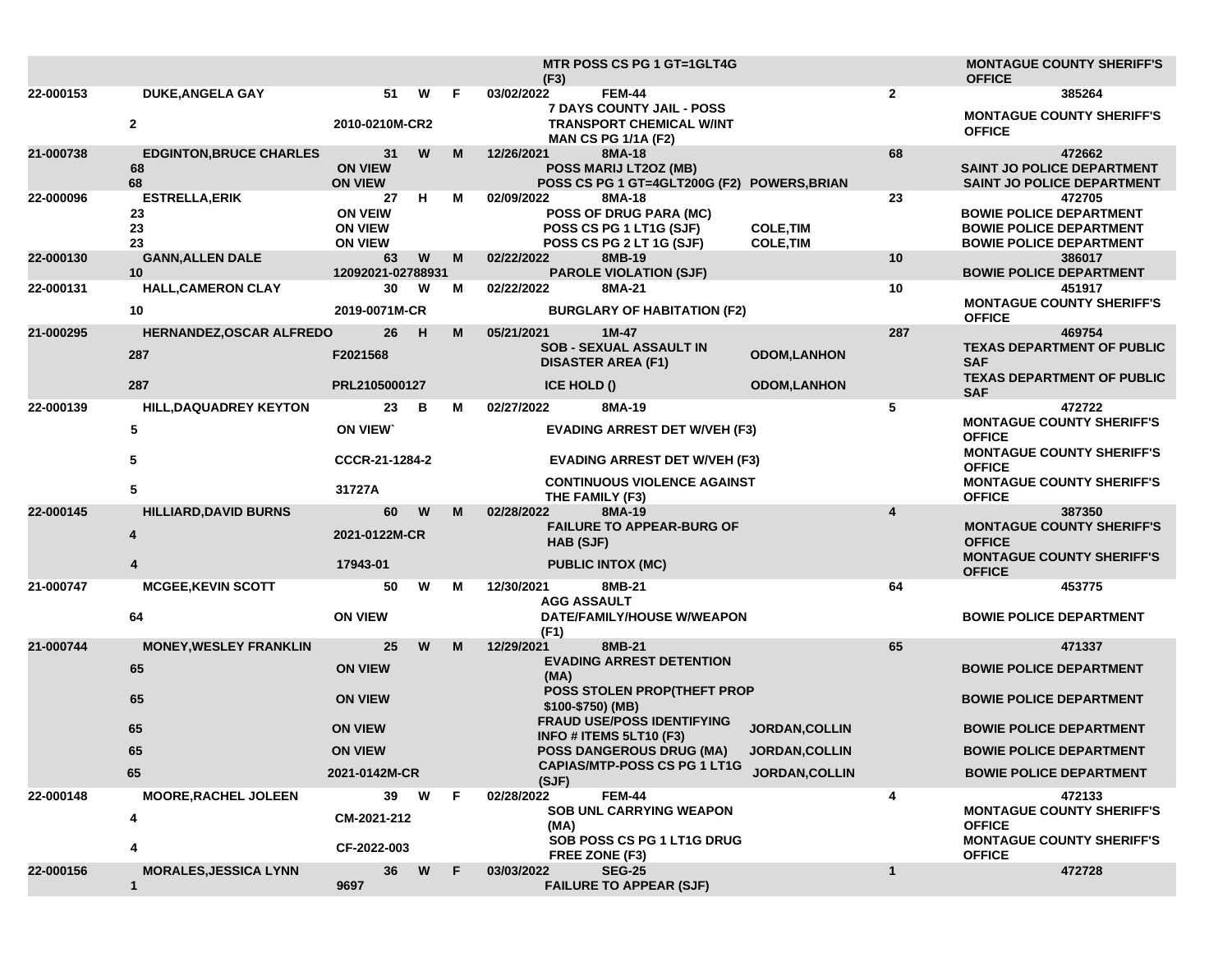|             |                                |                                              |   |    |                                                                                                     |                        |              | <b>TEXAS DEPARTMENT OF PUBLIC</b><br><b>SAF</b>                                       |
|-------------|--------------------------------|----------------------------------------------|---|----|-----------------------------------------------------------------------------------------------------|------------------------|--------------|---------------------------------------------------------------------------------------|
| 22-000022   | <b>NEISS, JERRY ALAN</b><br>51 | 35<br>F20212625                              | W | м  | <b>TRS-48</b><br>01/12/2022<br><b>FAIL TO COMPLY SEX OFF DUTY</b><br>TO REG LIFE/ANNUAL (F3)        | <b>JORDAN.COLLIN</b>   | 51           | 464970<br><b>MONTAGUE COUNTY SHERIFF'S</b><br><b>OFFICE</b>                           |
| 22-000065   | PADGETT, AMY ELIZABETH         | 25                                           | W | F. | 01/29/2022<br><b>FEM-43</b>                                                                         |                        | 34           | 469738                                                                                |
|             | 34                             | 2020-0042M-CR                                |   |    | MTR - BURGLARY OF HABITATION <sub>COLE,TIM</sub><br>(F2)                                            |                        |              | <b>SAINT JO POLICE DEPARTMENT</b>                                                     |
|             | 34                             | 2020-0153M-CR                                |   |    | MTR - POSS CS PG 1 GT=1GLT4G<br>(F3)                                                                | <b>COLE, TIM</b>       |              | <b>SAINT JO POLICE DEPARTMENT</b>                                                     |
|             | 34                             | 2020-0154M-CR                                |   |    | MTR - POSS CS PG 1 LT1G (F)                                                                         | <b>COLE, TIM</b>       |              | <b>SAINT JO POLICE DEPARTMENT</b>                                                     |
|             | 34                             | 2021-0192M-CR                                |   |    | <b>MTR - POSS CS PG 1</b><br>GT=4GLT200G (F2)                                                       | <b>COLE, TIM</b>       |              | SAINT JO POLICE DEPARTMENT                                                            |
| 22-000157   | <b>REAVES, BILLY JACK</b>      | 42                                           | W | м  | 03/03/2022<br>8MB-21                                                                                |                        | $\mathbf{1}$ | 391686                                                                                |
|             | 1                              | 03-01-2022-05970005                          |   |    | <b>PAROLE VIOLATION-BLUE</b><br><b>WARRANT()</b>                                                    |                        |              | <b>MONTAGUE COUNTY SHERIFF'S</b><br><b>OFFICE</b>                                     |
| 22-000155   | <b>ROY, EVAN NATHANIEL</b>     | 37                                           | W | M  | 03/03/2022<br>8MB-18<br><b>PAROLE VIOLATION-BLUE</b>                                                |                        | $\mathbf{1}$ | 472727<br><b>TEXAS DEPARTMENT OF PUBLIC</b>                                           |
|             | $\mathbf{1}$                   | 03022022 - 06680380                          |   |    | <b>WARRANT</b> ()                                                                                   |                        |              | <b>SAF</b>                                                                            |
| 22-000087   | <b>SAMPSON, DAVID LYNN</b>     | 31                                           | W | M  | 02/07/2022<br>8MB-21                                                                                |                        | 25           | 472700                                                                                |
|             | 25                             | 21-016                                       |   |    | <b>SOB - SELL DIST DISPLAY</b><br>HARMFUL MATERIAL/MINOR (MA)                                       | <b>ROTRAMBLE, CHE</b>  |              | <b>MONTAGUE COUNTY SHERIFF'S</b><br><b>OFFICE</b>                                     |
| 21-000266   | <b>SANDERS, LANE JOSEPH</b>    | 25                                           | W | M  | 05/07/2021<br>8M-16                                                                                 |                        | 301          | 471332                                                                                |
|             | 301                            | 2020-0133M-CR<br>2020-0134M-CR               |   |    | <b>MTP - POSS CS PG 1</b><br>GT=4GLT200G (F2)<br><b>MTP - EVADING ARREST</b>                        | <b>WILLIAMS, ROGER</b> |              | <b>BOWIE POLICE DEPARTMENT</b>                                                        |
|             | 301                            |                                              |   |    | <b>DETENTION W/VEH OR</b><br><b>WATERCRAFT (SJF)</b>                                                | <b>Williams, Roger</b> |              | <b>BOWIE POLICE DEPARTMENT</b>                                                        |
|             | 301                            | <b>ON VIEW</b>                               |   |    | <b>RESIST ARREST SEARCH OR</b><br><b>TRANSPORT (MA)</b>                                             | Williams, Roger        |              | <b>BOWIE POLICE DEPARTMENT</b>                                                        |
| 21-000668*1 | <b>SMITH, COBY WAYNE</b>       | 33                                           | W | М  | 03/03/2022<br>8M-14                                                                                 |                        | $\mathbf{1}$ | 439547                                                                                |
|             | 1                              | 2021-0004 M-CR<br>CR22015-3<br>CR-80381-3    |   |    | <b>MOTION TO REVOKE TAMP FAB</b><br>PHYS EVIDENCE W/ INT IMPAIR<br>(F3)                             | <b>ALLEN, LAUREN</b>   |              | <b>MONTAGUE COUNTY SHERIFF'S</b><br><b>OFFICE</b>                                     |
|             | 1                              |                                              |   |    | <b>PROBATION VIOLATION ASSAULT</b><br><b>FAM/MEM IMPEED BREATH (SJF)</b>                            |                        |              | <b>MONTAGUE COUNTY SHERIFF'S</b><br><b>OFFICE</b>                                     |
|             | 1                              |                                              |   |    | <b>PROBATION VIOLATION POSS CS</b><br><b>PG 3 LT 28G (SJF)</b><br><b>PROBATION VIOLATION CREDIT</b> |                        |              | <b>MONTAGUE COUNTY SHERIFF'S</b><br><b>OFFICE</b>                                     |
|             | 1                              | CR-22019-5                                   |   |    | <b>CARD OR DEBIT CARD ABUSE</b><br>(SJF)                                                            |                        |              |                                                                                       |
| 22-000026   | <b>STEWART, SILVER SHADOW</b>  | 25                                           | W | M  | 01/14/2022<br>8MB-19                                                                                |                        | 49           | 469271                                                                                |
|             | 49                             | <b>ON VIEW</b>                               |   |    | <b>MAN DEL CS PG 2 OR 2-A</b><br>GT=4GLT400G (F1)                                                   | <b>JORDAN, COLLIN</b>  |              | <b>MONTAGUE COUNTY SHERIFF'S</b><br><b>OFFICE</b><br><b>MONTAGUE COUNTY SHERIFF'S</b> |
|             | 49                             | <b>ON VIEW</b>                               |   |    | <b>POSS MARIJ GT4OZLT=5LBS (SJF) JORDAN, COLLIN</b>                                                 |                        |              | <b>OFFICE</b>                                                                         |
|             | 49                             | <b>ON VIEW</b>                               |   |    | THEFT PROP GT=\$2,500LT\$30K<br>(SJF)                                                               | JORDAN, COLIN          |              | <b>MONTAGUE COUNTY SHERIFF'S</b><br><b>OFFICE</b>                                     |
|             | 49                             | <b>ON VIEW</b>                               |   |    | <b>MAN DEL CS PG 1 GT=1GLT4G</b><br>(F2)                                                            | JORDAN, COLLIN         |              | <b>MONTAGUE COUNTY SHERIFF'S</b><br><b>OFFICE</b>                                     |
|             | 49                             | <b>ON VIEW</b><br>2021-0001M-CR<br>M20222151 |   |    | <b>IMPERSONATE PUBLIC SERVANT</b><br>(F3)                                                           | JORDAN, COLLIN         |              | <b>MONTAGUE COUNTY SHERIFF'S</b><br><b>OFFICE</b>                                     |
|             | 49                             |                                              |   |    | <b>MOTION TO PROCEED W/ ADJ</b><br>GUILT-POSS CS PG1<1G (SJF)                                       |                        |              | <b>MONTAGUE COUNTY SHERIFF'S</b><br><b>OFFICE</b>                                     |
|             | 49                             |                                              |   |    | <b>BURGLARY OF VEHICLE (MA)</b>                                                                     | <b>JORDAN, COLLIN</b>  |              | <b>MONTAGUE COUNTY SHERIFF'S</b><br><b>OFFICE</b>                                     |